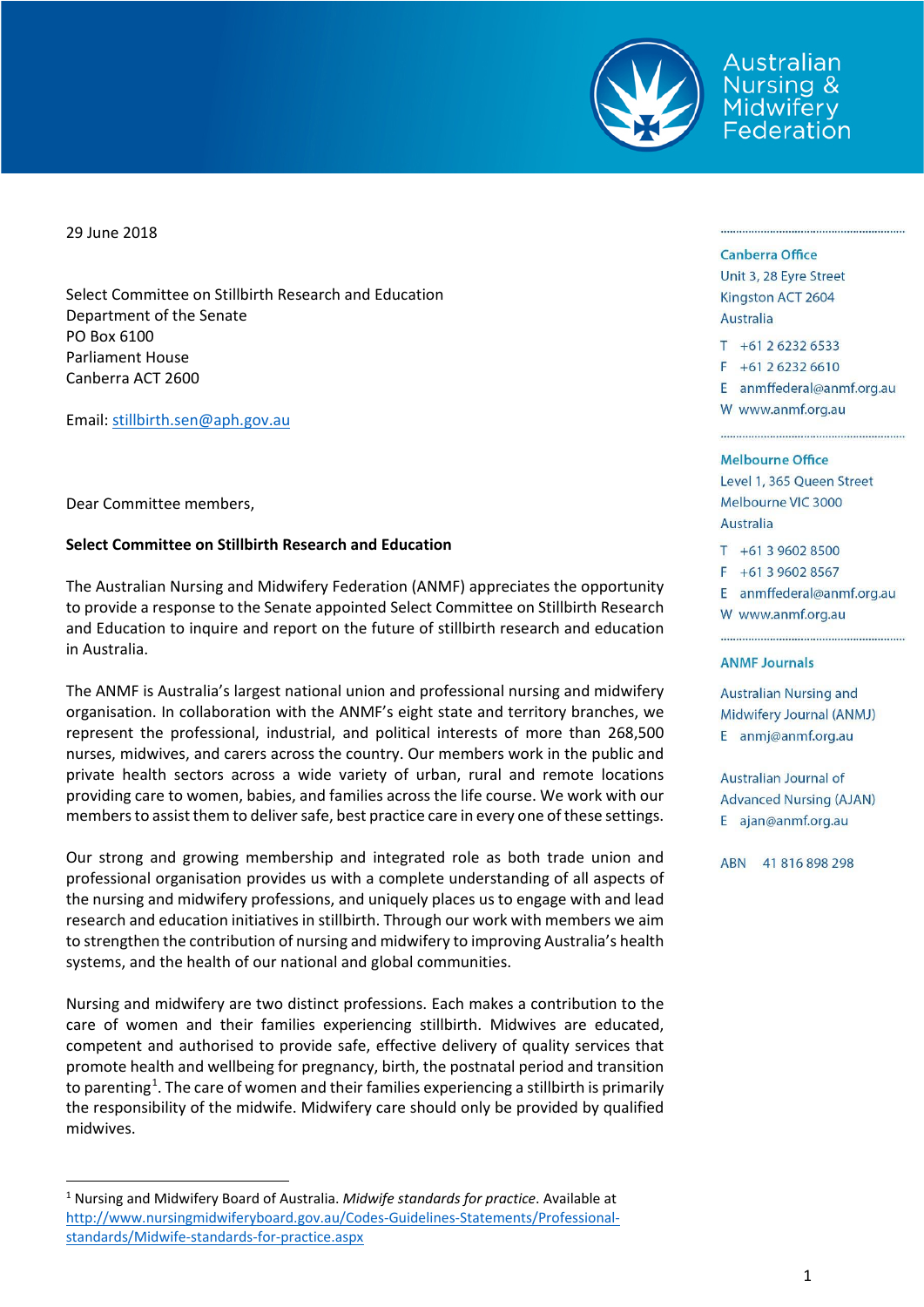

Nurses also play a role in the provision of care to women and their families following the experience of stillbirth. In particular, maternal and child health nurses, mental health nurses, nurses working in general practice and nurses working in acute care.

ANMF members are employed in a broad range of health settings across the country providing vital care for women and families who experience stillbirth. This involvement is not only at the time when stillbirth occurs, but also following an experience of stillbirth and in the years and sometimes decades that women and families are impacted by the experience. Our members working across community, general practice, acute care, mental health, and maternity care provide support for women and their families who've experienced the stillbirth of a baby. We therefore have a keen interest in the future of stillbirth research and education in Australia.

Stillbirth tragically affects more women in Australia than those in other developed countries. The Perinatal Deaths in Australia 1993 -2012 report indicates that stillbirth rates in Australia have not decreased in two decades. Data collection and timely availability of the data regarding stillbirth occurrence in Australia is however suboptimal. There are different data collection systems used in each jurisdiction. To gain the full picture of the true extent of stillbirth in this country, further work and investment is required.

Often, the reasons why stillbirth occurs is not known. Many women blame themselves when stillbirth occurs, despite having done everything in their power to ensure a healthy pregnancy and baby. This means that many women and their families experience unnecessary guilt and shame following a stillbirth. Midwives and nurses are well-placed to care for and help women and families throughout and following an experience of stillbirth. They do this by providing the latest evidence-based information, education and support, as well as the compassion, understanding, and reassurance that women and families need during and following the tragic experience of stillbirth.

As the largest component of the health workforce in Australia, our members provide a considerable proportion of clinical, personal, and supportive care to the community. They provide care for women and families across metropolitan, regional, rural and remote Australia. Due to their numbers and integration across health care services nationally, nurses and midwives can be key players in disseminating evidence and knowledge regarding stillbirth; not only to parents and the community, but also among other healthcare professionals, including doctors, obstetricians, gynaecologists, medical imaging staff, other specialists and those working in allied health. Transfer and translation of existing research into effective and appropriate clinical practice is vital in Australia. The nursing and midwifery workforce is integral to achieving this outcome.

The care and support that women and families desire and value during and following an experience of stillbirth can be effectively provided primarily by midwives, and nurses where appropriate, who are able to spend valuable time with those affected. Further, midwives, working to their full scope of practice are ideally placed to provide the necessary care, particularly in contexts such as regional, rural and remote areas, where specialist perinatologists and obstetricians are in shorter supply. Midwives have the education and necessary skills to support women through antenatal, labour and postnatal care. They are the equipped to manage the clinical, bereavement and referral needs of women and families.

Midwifery care models are known to be effective and can provide vital continuity of care for women who experience stillbirth. A 2016 Cochrane review conducted by Sandall et al highlighted that women were less likely to lose their baby before 24 weeks when they received models of midwife-led continuity of care. Midwifery continuity of care models have a strong evidence base in best supporting women with past trauma including stillbirth. Having a known midwife results in women experiencing greater support and decreasing their anxieties and unnecessary use of diagnostics and interventions.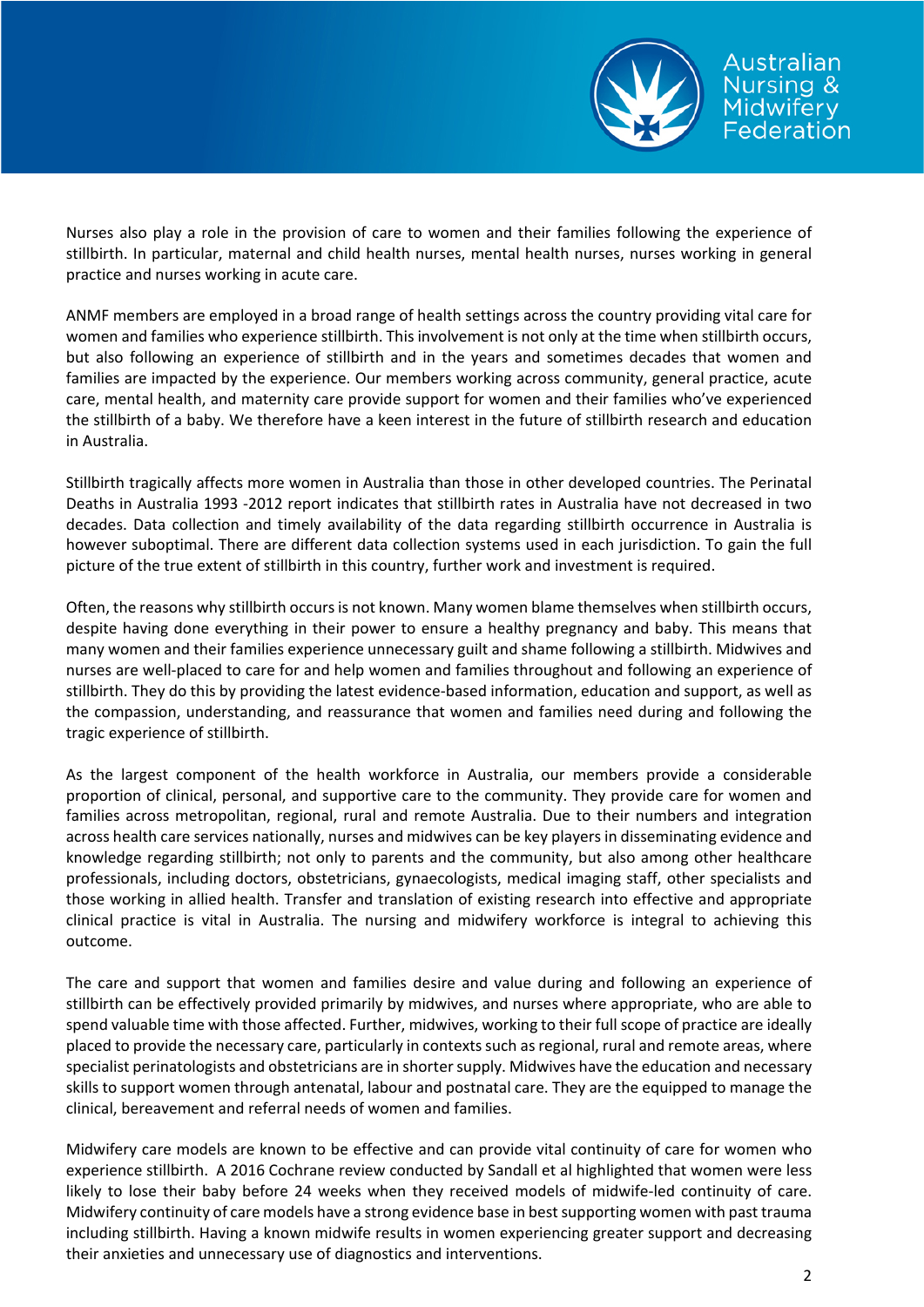

Working closely with women leading up to, during, and following birth, midwives are optimally placed to effectively translate research into practice for women and families that are affected by stillbirth. Further directed funding is required, however, to ensure that midwives are able to effectively lead and contribute to research and education initiatives in this field.

The impact of the experience of stillbirth is long-lasting, with the affects for many being life-long. Midwives and nurses can be integral to the provision of information, education, and support services to people affected by stillbirth beyond the immediate experience of stillbirth. Midwives and nurses work in general practices, public and community health settings, mental health, and hospitals, providing care for people who have experienced stillbirth in the past. Midwives and nurses therefore provide care and support to people in multiple and varied locations and need to be supported to lead and be involved in Australian research and education initiatives across the full spectrum of stillbirth care from prevention, to supportive care that might be necessary many years later.

In the lead up to a subsequent pregnancy and birth, women who have experienced stillbirth need special consideration and care. Understandably, a subsequent pregnancy can provoke strong feelings of fear and anxiety, especially when approaching the same point in pregnancy when a previous stillbirth occurred. It is essential that the management and prevention of stillbirth is properly resourced. Midwives provide important care and information at this time, but further resourcing, research and education is required. This will ensure midwives are best equipped to provide appropriately resourced, safe, up-to-date, evidence-based practice and information based upon the best available global evidence.

It is recommended that the Senate Select Committee explore the evidence regarding the effect of increased maternal awareness and action when decreased foetal movement is noted. Changes to practice should be evidence-based and the implications properly considered. This includes the impacts of increased surveillance, equipment required, workload for health professionals and training required.

Social circumstances and inadequate antenatal care are significant contributors to the rate of stillbirths. Any study of stillbirth must focus on the social determinants of health, at least in equal measure to research into the science and technology. It is more cost effective to intervene at a primary health care level to minimise contributing factors than it is to develop multiple surveillance mechanisms, causing anxiety to parents and a financial burden on the health system. It is recommended that nationally consistent guidelines for the prevention of stillbirth, which take into account the science, technology and social determinants of health, are developed.

Midwives are highly experienced with the provision of woman-centred care. In addition to the woman, other family members, including fathers, partners, other children, grandparents and relatives also need care and support during and following an experience of stillbirth. There is substantial international and Australian evidence that focusses necessarily upon the experience of the woman, who are most directly involved and impacted by stillbirth, and this should continue. However, further research and education is also needed that focusses on the experiences of other family members. Midwives and nurses can and should drive this vital research as they are optimally placed to be there to provide care and support for family members when required, and to effectively and efficiently identify where further specialist support may be necessary.